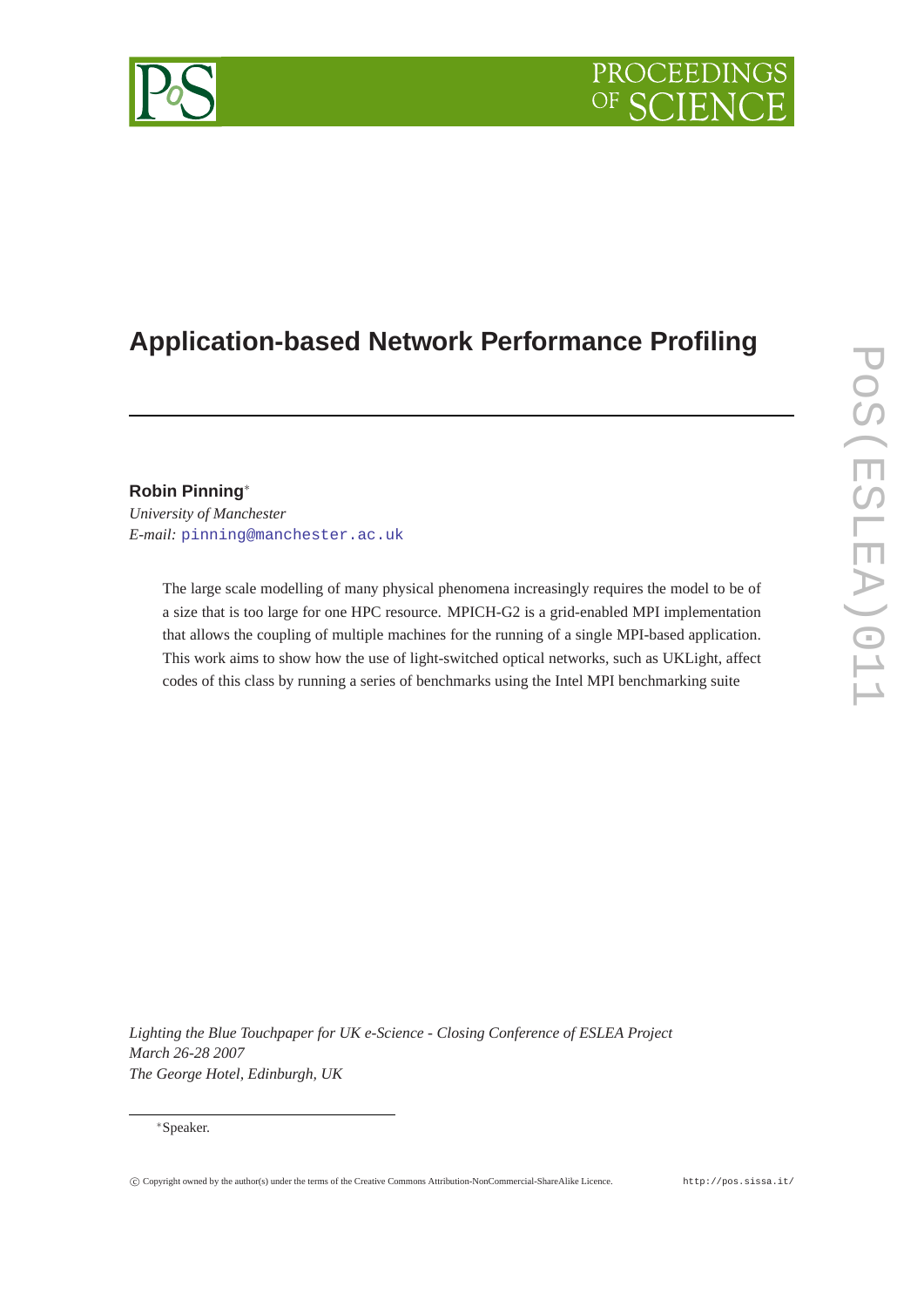# **1. Introduction**

Traditionally networking, particularly for academic scientific researchers, has been over best effort TCP/IP packet switched networks such as SuperJANET. UKLight is an optical network comprising of a 10Gbit/s backbone connecting participating academic institutions in the UK and connecting to global optical networks such as Starlight and NetherLight.

The ESLEA [\[1\]](#page-3-0) project aims to demonstrate the potential of circuit-switched optical networks by allowing the exploitation of the UKLight infrastructure for a range of scientific application-led projects. One of these sub-projects is RealityGrid.

The RealityGrid [[2](#page-3-0)]infrastructure provides the computational scientist with a framework for computational steering and on-line visualization. The use of these interactive techniques provides some unique demands on the networking infrastructure, requiring both high bandwidth (TeraGyroid experiment [[3](#page-3-0)]) and high QoS (SPICE [\[4\]](#page-3-0)) depending on the requirement of the scientific application being used.

Recently the project has extended the scientific applications used by researchers to make use of meta-computing via MPICH-G2 middleware [\[5\]](#page-3-0). To overcome the inherent bottleneck of including a relatively slow, compared with the internal HPC network, wide-area network the scientific application needs both high bandwidth and high QoS. Along with careful porting of the application optical networks are essential. One such approach that has been successfully demonstrated at SC2005 across a trans-Atlantic link which included UKLight, is that taken by the Vortonics project [[6](#page-4-0)]. For this application, another lattice-Boltzmann code with similarities to the LB3D code used by RealityGrid researchers, the memory requirements are typically larger than a single computational resource can provide. The code is parallelised with MPI with data distributed accross the available processors according to a scheme called geographically distributed domain decomposition or  $GD<sup>3</sup>$ [[7](#page-4-0)].

Given the importance of the use of grid-enabled application codes using MPICH-G2 this paper presents performance figures gathered using the Intel MPI benchmarking suite run on the UKLight network. A brief analysis, some conclusions and some suggestions for future work are also presented.

# **2. Methodology**

#### **2.1 Equipment**

The experiments involved three linux workstations situated in London and Edinburgh. The machines were connected by a dedicated UKLight link provisioned at 300Mbps. Two of the machines were configured as compute nodes with a third, running a NIST Net-instrumented linux kernel, acting as a traffic shaper connected in-between the two compute nodes. One compute node and the NIST Net box were situated in Edinburgh, connected via gigabit ethernet. The NIST Net box was then connected via the UKLight router and link to the machine at UCL.

#### **2.2 Software**

NIST Net [\[8\]](#page-4-0) version 2.0.12 was run as a kernel module. All kernels were version 2.6.9x and all OS level TCP-stack parameters were left as standard. When using HPC machines there is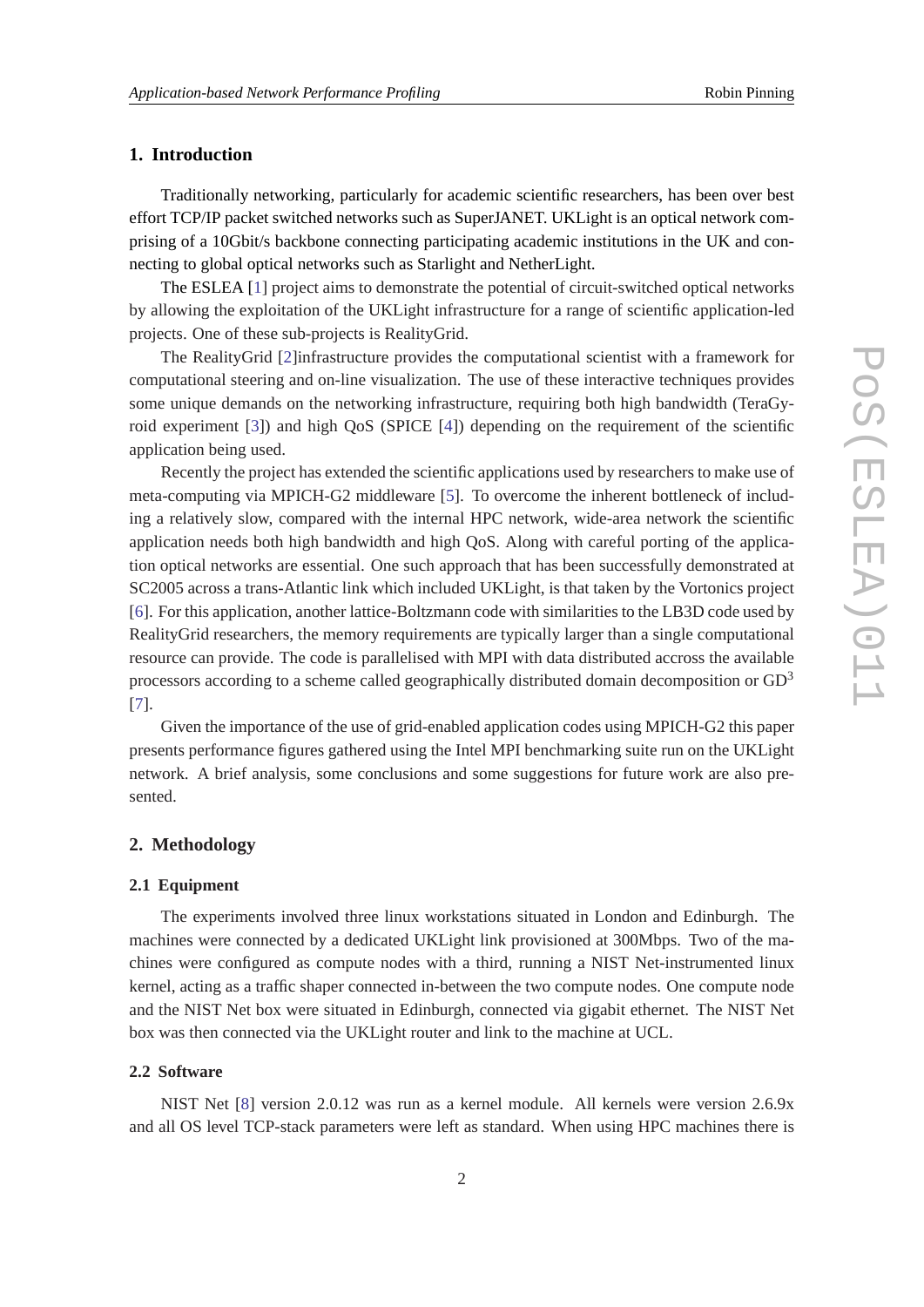usually no way for the user to alter these parameters therefore all tuning was done at the user-level. The network parameters altered in the NIST Net module were chosen so as to emulate conditions seen in packet-switched 'production' networks were  $\alpha$ , the packet transmission delay, to emulate different network latencies;  $\beta$ , the packet loss, to emulate loss due to congestion and  $\delta(\alpha)$ , the jitter, to emulate variability in packet delivery.

The middleware stack on each machine consisted of Globus Toolkit v4.0.3 (pre-WS components) and MPICH-G2 v1.2.6. The Intel MPI Benchmark software version 3.0 was built against MPICH-G2 with custom parameters to allow for large data sizes (to emulate the size of data that application codes such as LB3D pass around). Due to the use of only two processors only the Ping-Pong test was used. The parameter "MPICH\_GLOBUS2\_TCP\_BUFFER\_SIZE" was set, based on instructions from Brian Toonen (MPICH-G2 developer), to 524288 in the RSL used to launch each run. This was based on a measured RTT of 5ms.

#### **3. Analysis**

The data for the added latency can be seen in table [1](#page-3-0) and plotted in figure 1. As the latency,  $\alpha$ , is increased the time for the transfer increases. This is unsurprising as the performance of MPIbased codes is very sensitive to latency in the connection between processes. As the packet loss rate,  $\beta$ , is increased the transfer time also increases, again an expected result.

Results of increasing jitter,  $\delta(\alpha)$ , can be seen in table [2](#page-3-0) and are plotted in figure 2. Overall the results present few surprises other than the slower than expected transfers for 16MB transfers when no jitter is present at high latency.



**Figure 1:** Plots showing transfer time in seconds for a two MPI message sizes for varying values of packet delay,  $\alpha$ , and packet loss,  $\beta$ .

### **4. Summary**

The data collected, due to time constraints, is a small snapshot of what could be achieved using these methods. In fact the difficulty faced in setting up, and maintaining, the UKLight link used illustrates how difficult it still is for application scientists to utilise these links. Especially when complex software stacks are sat on top of them, as debugging problems becomes very difficult. It is also clear that if these tests were to be repeated using HPC-class machines that some form of advance reservation and co-allocation [\[9\]](#page-4-0) of those resources is essential for this kind of work.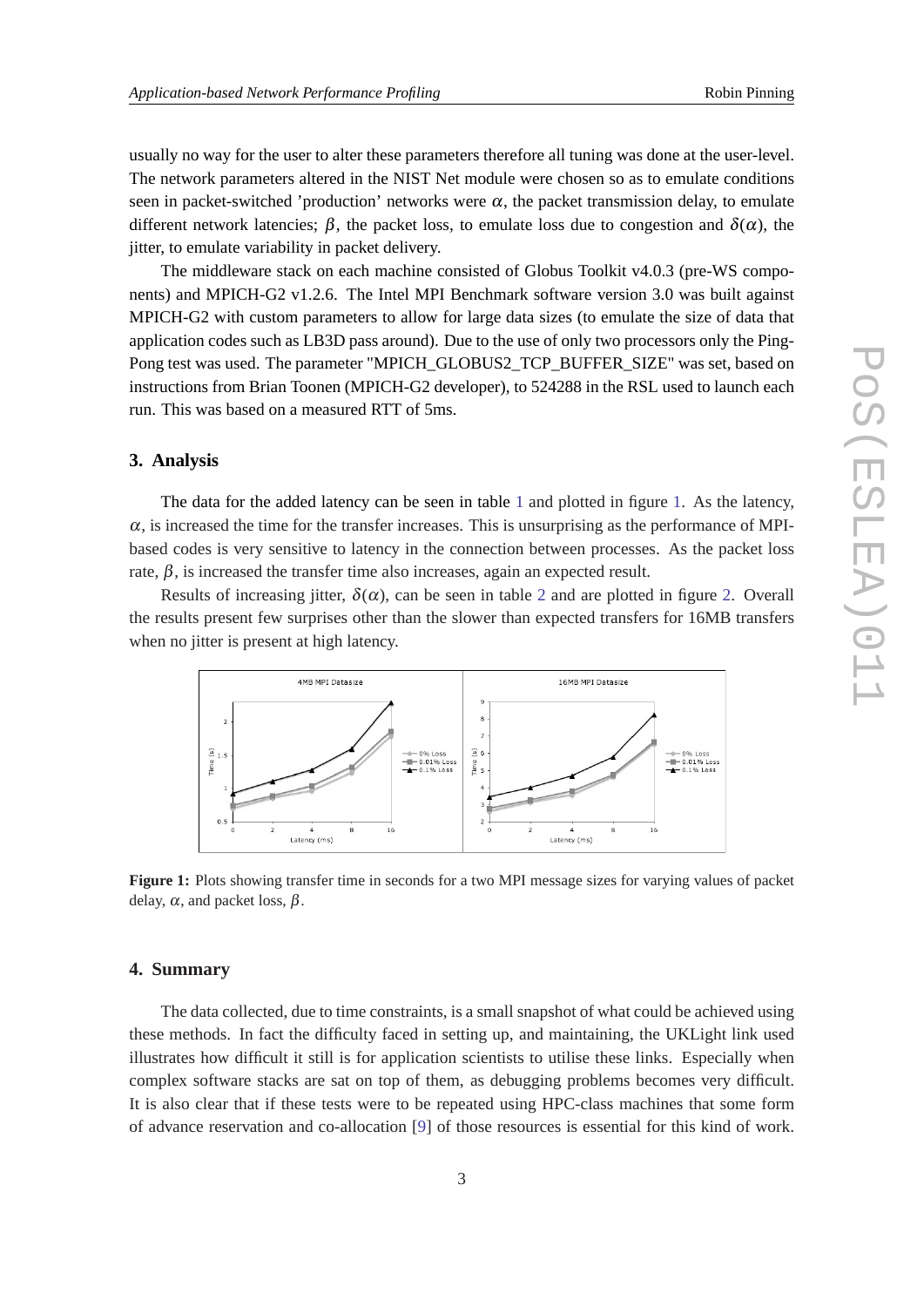<span id="page-3-0"></span>

**Figure 2:** Plot showing transfer time in seconds for two MPI message sizes for varying values of packet delay,  $\alpha$ , and jitter,  $\delta(\alpha)$ .

|                         | Latency $\alpha$ (ms) |       |        |        |        |
|-------------------------|-----------------------|-------|--------|--------|--------|
| Packet Loss $\beta$ %   | 0.0                   | 2.0   | 4.0    | 8.0    | 16.0   |
| <b>4MB MPI Datasize</b> |                       |       |        |        |        |
| 0.0                     | 0.703                 | 0.860 | 0.971  | 1.242  | 1.789  |
| 0.01                    | 0.743                 | 0.889 | 1.043  | 1.318  | 1.863  |
| 0.1                     | 0.927                 | 1.106 | 1.279  | 1.592  | 2.288  |
| 1.0                     | 1.997                 | 2.415 | 2.799  | 3.489  | 4.956  |
| 16MB MPI Datasize       |                       |       |        |        |        |
| 0.0                     | 2.618                 | 3.182 | 3.590  | 4.630  | 6.576  |
| 0.01                    | 2.777                 | 3.260 | 3.777  | 4.760  | 6.682  |
| 0.1                     | 3.449                 | 4.002 | 4.691  | 5.774  | 8.229  |
| 1.0                     | 7.760                 | 9.248 | 10.592 | 13.694 | 19.427 |

**Table 1:** Table showing transfer time in seconds for respective values of packet delay,  $\alpha$ , and packet loss, β.

|                                | Latency $\alpha$ (ms) |       |       |       |  |  |
|--------------------------------|-----------------------|-------|-------|-------|--|--|
| <i>Jitter</i> $\delta(\alpha)$ | 2.0                   | 4.0   | 8.0   | 16.0  |  |  |
| <b>4MB MPI Datasize</b>        |                       |       |       |       |  |  |
| 0.2                            | 0.910                 | 1.027 | 1.372 | 1.881 |  |  |
| 0.4                            | 0.922                 | 1.071 | 1.379 | 1.928 |  |  |
| 0.8                            | 0.940                 | 1.117 | 1.416 | 1.872 |  |  |
| 16MB MPI Datasize              |                       |       |       |       |  |  |
| 0.2                            | 3.266                 | 3.810 | 4.577 | 6.329 |  |  |
| 0.4                            | 3.464                 | 3.940 | 4.879 | 6.977 |  |  |
| 0.8                            | 3.649                 | 4.029 | 4.947 | 7.165 |  |  |

**Table 2:** Table showing transfer time in seconds for respective values of packet delay  $(\alpha)$  and jitter  $\delta(\alpha)$ .

This work points the way to further studies such as tuning of the TCP stack on host machines to get better bandwidth utilisation or investigation of the effect the underlying protocol (TCP) has on performnce compared with newer protocols such as Reliable-Blast UDP (RBUDP).

This research has been funded by ESLEA grant GR/T04465. I would like to acknowledge the invaluable help of Barney Garrett, Clive Davenhall and Nicola Pezzi in configuring the network and hardware infrastructures; and Radhika Saksena for application-specific discussions.

# **References**

- [1] ESLEA, *Exploitation of Switched Lightpaths for eScience Applications*, http://www.eslea.uklight.ac.uk
- [2] S. M. Pickles, R. Haines, R. L. Pinning and A. R. Porter, *A Practical Toolkit for Computational Steering*, *Phil Trans R Soc*, **363**, 1833, pp. 1843-1853, 2005, http://dx.doi.org/10.1098/rsta.2005.1611
- [3] M. Mc Keown, S. M. Pickles, A. R. Porter, R. L. Pinning, M. Riding and R. Haines, *The Service Architecture of the TeraGyroid Experiment*, *Phil Trans R Soc*, **363**, pp. 1743-1755, 2005.
- [4] S. Jha, P. V. Coveney, M. J. Harvey, and R. Pinning, *SPICE: Simulated Pore Interactive Computing Environment*, *Proceedings of the 2005 ACM/IEEE conference on Supercomputing*, p. 70, 2005, http://dx.doi.org/10.1109/SC.2005.65
- [5] N. Karonis, B. Toonen, and I. Foster, *MPICH-G2: A Grid-Enabled Implementation of the Message Passing Interface*, *Journal of Parallel and Distributed Computing (JPDC)* **63**, No. 5, pp. 551-563, 2003.